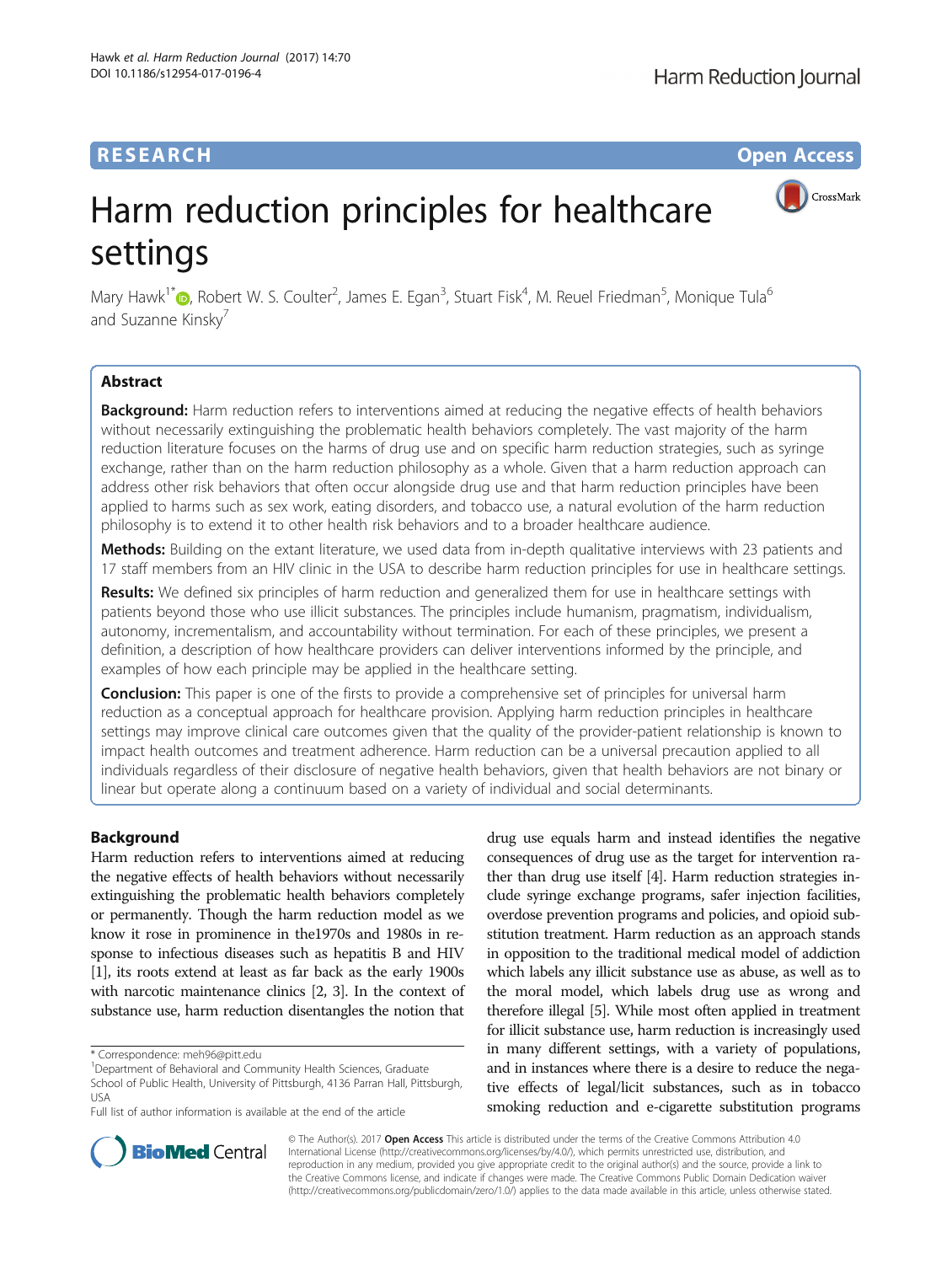[[6](#page-8-0), [7](#page-8-0)], in programs to reduce the harms associated with alcohol [[6](#page-8-0), [8](#page-8-0), [9](#page-8-0)], in interventions addressing eating disorders or domestic violence [\[10\]](#page-8-0), or with people who exchange sex for drugs, money, or material goods [[11](#page-8-0)–[13](#page-8-0)]. Nevertheless, harm reduction has not been formally incorporated into the daily repertoires of healthcare providers who aim to improve health behaviors (e.g., physical activity, nutrition) among their patients.

Harm reduction is sometimes met with resistance especially as it applies to people who use substances. Critics advocate for abstinence-only programs, arguing that anything less enables and encourages continued drug use and produces greater harm to the community. However, the benefits of harm reduction programs are clear. A systematic review of research on syringe exchange programs shows that they are cost-effective in reducing HIV transmission [[14\]](#page-8-0) and increase exchange users' access to other medical and social support services [\[15\]](#page-8-0). Safe injection facilities have increased enrollment in detoxification treatment and have not been shown to increase social disorder in the community [[16](#page-8-0)]. Housing first programs, in which services are provided to individuals without requiring that they abstain from substance use, reduce not only costs of medical and social care but also alcohol use [[17\]](#page-8-0) and have been shown to improve clinical outcomes for individuals living with HIV/AIDS [\[18\]](#page-8-0). The extant research provides a strong evidence base regarding the feasibility, effectiveness, and cost-effectiveness of harm reduction approaches [[3,](#page-7-0) [6](#page-8-0), [8, 9](#page-8-0), [19](#page-8-0)–[25\]](#page-8-0).

The US-based Harm Reduction Coalition correctly notes that there is no single definition or formula for implementing harm reduction since harm reductioninformed approaches focus on specific individual and community needs [\[26\]](#page-8-0). However, Harm Reduction International (HRI) broadly describes harm reduction as "… policies, programmes and practices that aim primarily to reduce the adverse health, social and economic consequences of the use of legal and illegal psychoactive drugs without necessarily reducing drug consumption. Harm reduction benefits people who use drugs, their families and the community." [\[27](#page-8-0)]. HRI has released a position statement describing the main characteristics of harm reduction for use with people who use all psychoactive drugs. These characteristics include (1) targeting risk and harms to people who use substances, understanding the roots of these risks, and tailoring interventions to reduce them; (2) acknowledging the significance of any positive change that people who use substances make in their lives; (3) accepting people who use drugs as they are and treating them with dignity and compassion; (4) protecting the human rights of people who use drugs; (5) and maintaining transparency in decisions about interventions as well as their successes and failures. In addition, HRI asserts the evidence base and costeffectiveness of harm reduction approaches and underscores the importance of challenging policies and practices that are harmful to people who use substances (such as criminalization of substance use, lack of access to naloxone, and the denial of healthcare services to those who use substances) [[27\]](#page-8-0).

While harm reduction policies, programs, and practices in the context of substance use are well defined, they lack a broader applicability to non-drug-related harm. Given that a harm reduction approach can address other risk behaviors that often occur alongside drug use [\[5](#page-8-0)] and that harm reduction principles have been applied to harms as described above, a natural evolution of the harm reduction philosophy is to extend it to other health risk behaviors and to a broader healthcare audience. Thus, the aim of this paper is to build on existing literature and practice to specify and define a broad and applicable set of harm reduction principles that are generalized beyond substance use for operationalization in healthcare settings.

#### **Methods**

This work is derived from a 2016 mixed methods study of an HIV clinic that provides harm reduction-informed services. This clinic demonstrates high rates of clinical success, with 74% of patients meeting standards set by the US Health Resources and Services Administration for retention in care [[28](#page-8-0)], 95% of patients being prescribed antiretroviral therapy (ART), and 87% of patients virally suppressed. Included in these rates are patients in populations that typically experience poor clinical outcomes, such as those with housing instability, mental health diagnoses, and substance use disorders. Overall findings from our mixed methods evaluation study are reported elsewhere, including a report of patients' clinical outcomes and an analysis of how the clinic environment contributes to those outcomes [\[29](#page-8-0), [30](#page-8-0)]. Through discussions with clinic leadership, it became evident that they believed their harm reduction emphasis was a contributing factor to their patients' clinical success. Our current study aimed to understand how HR was operationalized in this setting and to use these data to characterize operant principles of HR in general healthcare settings.

To address this aim, we examined the extant research and gray literature to conceptualize harm reduction as a philosophy of care, with emphasis on the characteristics of harm reduction described by HRI. Building on this foundation, we then developed qualitative interview protocols for patients and staff members to explore the ways harm reduction was applied in the clinic. We conducted one-onone interviews with 23 patients and 17 clinic staff, including physicians, nurses, a nurse practitioner, a physician assistant, social workers, medical assistants, and administrative team members. We distributed flyers in the clinic to recruit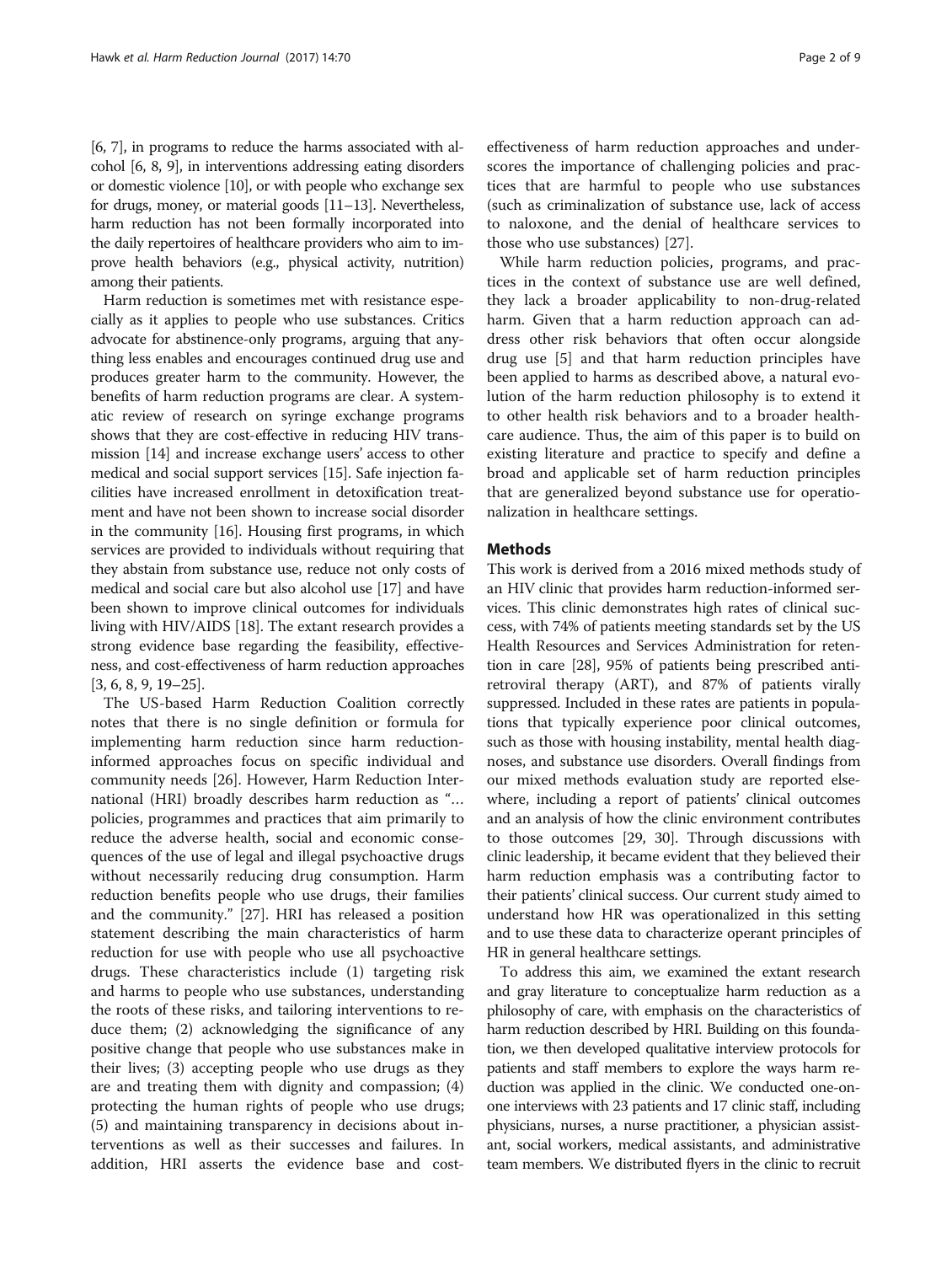patients, and staff members informed their patients of the opportunity to participate and the confidential and voluntary nature of participation. Patients who participated in interviews received \$20 gift cards to a local grocery store to honor their time. Staff members were informed of the study, invited to participate, and assured of confidentiality during a monthly staff meeting. The study was approved by the Institutional Review Board of the hospital where the study took place and through the Human Research Protection Office of the university where the researchers worked.

Each interview was audio recorded and transcribed verbatim. We then analyzed and coded transcripts in NVivo (QSR International Pty Ltd. Version 10) using a deductive content analysis to understand the extent to which harm reduction concepts were supported by the data [[31\]](#page-8-0) as well as an inductive analytic approach [\[32, 33\]](#page-8-0) to explore emerging themes. Specifically, four members of our study team reviewed the transcripts to contextualize key themes and then developed an initial code list. Next, three members of the team coded one of the transcripts line-by-line to test for consistent code application and to explore new themes. Discrepancies in coding were discussed by the team until consensus was reached, and new codes were also discussed and added to the codebook. Two researchers then used the revised codebook to review the remainder of the transcripts, and finally, the team used axial coding to review code co-occurrences and to understand how the themes related to each other [\[34\]](#page-8-0).

We used the results of these data from our qualitative interviews to refine existing harm reduction concepts and develop harm reduction principles that may generalize to other healthcare settings, aiming for a set of principles that were comprehensive, succinct, and distinct from one another. We also sought to describe each principle using action words or phrases that were easily understood and thus more likely to be put into practice. In consultation with harm reduction experts, which included individuals leading national harm reduction efforts as well as those with decades of experience providing harm reductioninformed health care, we then refined each of the principles by discussing disagreements until reconciliation was reached. Here, we describe the resultant harm reduction principles for healthcare settings and provide a definition for each principle.

### Results

A summary of harm reduction principles, definitions, and approaches for healthcare providers is delineated in Table [1.](#page-3-0) The first principle that we derived from our data is humanism, a central underpinning of the harm reduction approach that describes the way that providers value, care for, respect, and dignify patients as individuals. This principle is demonstrated by the following quote from a patient:

Well, they sit down and they talk to you and they tell you "Listen. You don't have to be afraid. You don't have to be afraid to tell us anything." They open their hearts and they listen. …a lot of people treat HIV and AIDS patients the way you wouldn' expect, you know, they treat them that they got their disease from being deceiving and evil and abominable. Every time people treat HIV and AIDS patients they look at them as drug addicts or homosexuals. They feed them to the lions, as far as conversation and trust. This place, they don't treat you like an outcast, they listen, help. …I love them. This is like my second home. ….If a disaster happened in America and I wanted to check on family and friends, I would run up here and make sure these people were okay because I love them, they are good people. [Patient 1].

#### This concept also emerged in interviews with providers:

…On one level I think that there is a sense of being respected and cared for and valued by the clinicians who patients see here. So that's something that I hear people report to me…you know, like, "[name redacted] really listened," or when, "he came to visit me after my diagnosis," or you know, "[name redacted] helped me with this," so you know, I get a sense that people feel very valued and they've said this explicitly to me. [Provider 1].

In working with patients demonstrating a range of both harmful and healthful behaviors, providers recognized that patients behave the way they do for specific reasons. Behaviors that contribute to negative health outcomes were seen as providing some benefit to patients or these behaviors would not have occurred and sustained. Humanism includes providing services without moral judgements against patients, since these do not produce positive health outcomes.

The second principle, *pragmatism*, reflects the idea that none of us will ever achieve perfect health behaviors and that "perfect" health behaviors are impossible to define. While providers may have wished their patients could make healthy choices every time and in every situation, these providers recognized this was an unrealistic expectation. A pragmatic approach meant that abstinence from harmful health behaviors was neither prioritized nor assumed to be the goal of the patient; rather, a range of supportive approaches were offered.

Everybody don't get it on the first try, so I might miss my meds, but it's like, they don't throw it away. They say, "Oh, we got to start a new plan. Well let's pick up from where you were. Let's try this." I think that's been very helpful. [Patient 2].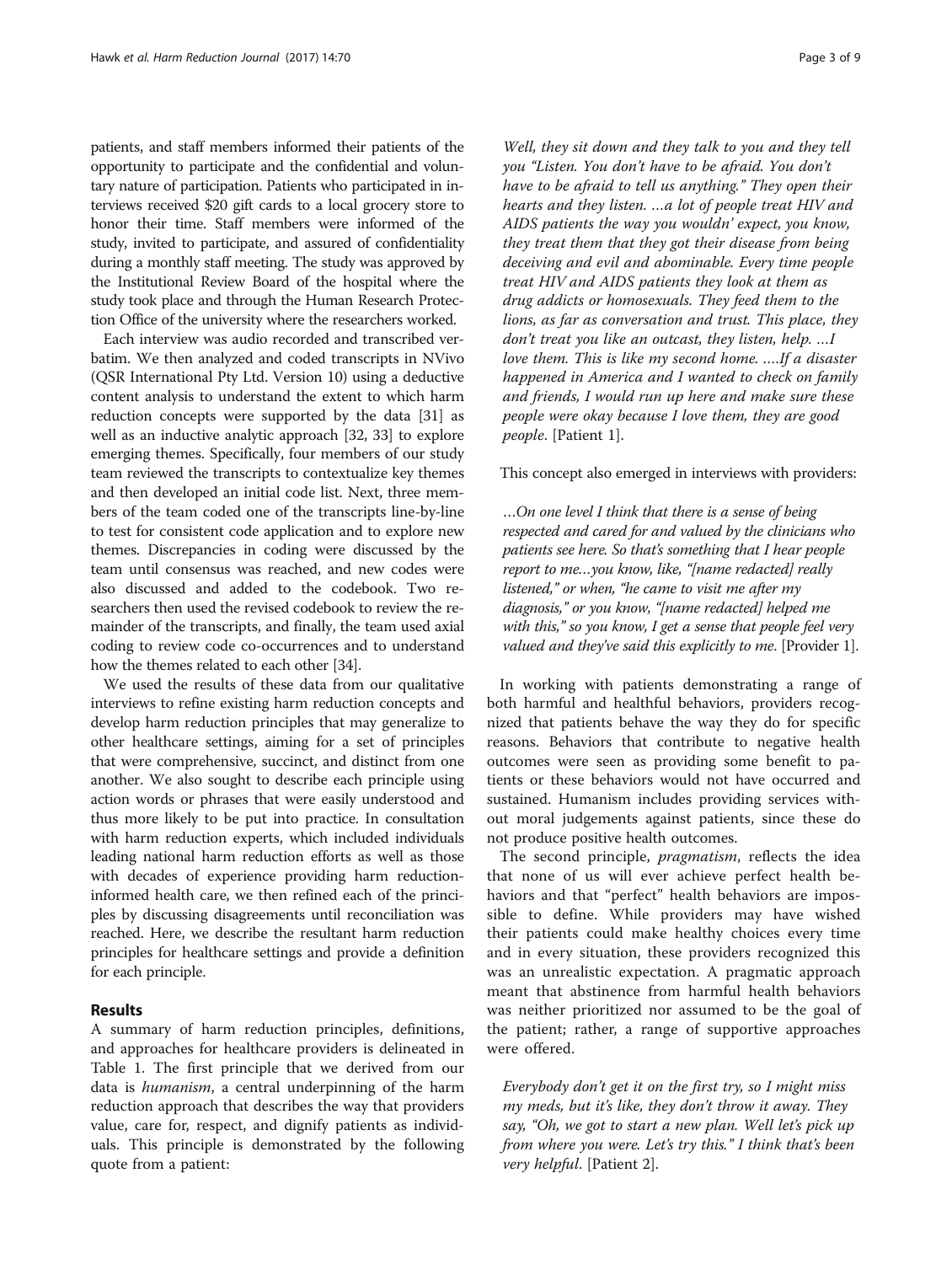<span id="page-3-0"></span>

| Principle        | Definition                                                                                                                                                                                                                                                                                                                                                                                | Approaches                                                                                                                                                                                                                                                                                                                                                                                                                                                                                                                               | Principle                                                                                                                                                                                                                                                   | Definition                                                                                                                                                                                                                                                                  |
|------------------|-------------------------------------------------------------------------------------------------------------------------------------------------------------------------------------------------------------------------------------------------------------------------------------------------------------------------------------------------------------------------------------------|------------------------------------------------------------------------------------------------------------------------------------------------------------------------------------------------------------------------------------------------------------------------------------------------------------------------------------------------------------------------------------------------------------------------------------------------------------------------------------------------------------------------------------------|-------------------------------------------------------------------------------------------------------------------------------------------------------------------------------------------------------------------------------------------------------------|-----------------------------------------------------------------------------------------------------------------------------------------------------------------------------------------------------------------------------------------------------------------------------|
| 1. Humanism      | • Providers value, care for,<br>respect, and dignify<br>patients as individuals.<br>• It is important to<br>recognize that people do<br>things for a reason;<br>harmful health behaviors<br>provide some benefit to<br>the individual and those<br>benefits must be<br>assessed and<br>acknowledged to<br>understand the balance<br>between harms and<br>benefits.<br>• Understanding why | • Moral judgments made<br>against patients do not<br>produce positive health<br>outcomes.<br>· Grudges are not held<br>against patients.<br>• Services are user-friendly<br>and responsive to pa-<br>tients' needs.<br>• Providers accept<br>patients' choices.                                                                                                                                                                                                                                                                          |                                                                                                                                                                                                                                                             | behaviors to the best of<br>their abilities, beliefs, anc<br>priorities.                                                                                                                                                                                                    |
|                  |                                                                                                                                                                                                                                                                                                                                                                                           |                                                                                                                                                                                                                                                                                                                                                                                                                                                                                                                                          | 6. Accountability                                                                                                                                                                                                                                           | 5. Incrementalism $\cdot$ Any positive change is<br>a step toward improve<br>health, and positive<br>change can take years.<br>• It is important to<br>understand and plan<br>for backward<br>movements.<br>• Patients are responsibl                                       |
|                  | patients make decisions<br>is empowering for<br>providers.                                                                                                                                                                                                                                                                                                                                |                                                                                                                                                                                                                                                                                                                                                                                                                                                                                                                                          | without<br>termination                                                                                                                                                                                                                                      | for their choices and<br>health behaviors.<br>• Patients are not "fired"<br>for not achieving goal!<br>• Individuals have the righ<br>to make harmful health<br>decisions, and providers<br>can still help them to<br>understand that the<br>consequences are their<br>own. |
| 2. Pragmatism    | • None of us will ever<br>achieve perfect health<br>behaviors.<br>• Health behaviors and<br>the ability to change<br>them are influenced by<br>social and community<br>norms; behaviors do<br>not occur within a<br>vacuum.                                                                                                                                                               | • Abstinence is<br>neither prioritized nor<br>assumed to be the goal<br>of the patient.<br>• A range of supportive<br>approaches is provided.<br>• Care messages should<br>be about actual harms to<br>patients as opposed to<br>moral or societal<br>standards.<br>• It is valuable for providers<br>to understand that harm<br>reduction can present<br>experiences of moral<br>ambiguity, since they are<br>essentially supporting<br>individuals in health<br>behaviors that are likely<br>to result in negative<br>health outcomes. |                                                                                                                                                                                                                                                             |                                                                                                                                                                                                                                                                             |
|                  |                                                                                                                                                                                                                                                                                                                                                                                           |                                                                                                                                                                                                                                                                                                                                                                                                                                                                                                                                          |                                                                                                                                                                                                                                                             | We had a patient in [a neighbo<br>redacted)] and she, I think she a                                                                                                                                                                                                         |
|                  |                                                                                                                                                                                                                                                                                                                                                                                           |                                                                                                                                                                                                                                                                                                                                                                                                                                                                                                                                          |                                                                                                                                                                                                                                                             | day of her life. And [the provide<br>was like, "Ok, I'm not gonna get<br>can shoot up every day then you<br>before you shoot up." Her mothe<br>like astonished and [the provide<br>what did you want me to say to                                                           |
| 3. Individualism | • Every person presents<br>with his/her own needs<br>and strengths.<br>• People present with<br>spectrums of harm and<br>receptivity and<br>therefore require a<br>spectrum of                                                                                                                                                                                                            | • Strengths and needs are<br>assessed for each<br>patient, and no<br>assumptions are made<br>based on harmful health<br>behaviors.<br>• There is not a universal<br>application of protocol                                                                                                                                                                                                                                                                                                                                              | meds and die? Because that's go<br>your heroin, or your whatever it<br>injecting. I have the same philos<br>want you to do that, it's illegal,<br>trouble, it could make you very<br>to do it regardless of what I hav<br>But what I can say is if you're g |                                                                                                                                                                                                                                                                             |

Table 1 Harm reduction principles, definitions, and approaches for healthcare settings (Continued)

Approaches

• Care negotiations are

|                                             | their abilities, beliefs, and<br>priorities.                                                                                                                                                                                                                                                        | based on the current<br>state of the patient.                                                                                                                                                                                                       |
|---------------------------------------------|-----------------------------------------------------------------------------------------------------------------------------------------------------------------------------------------------------------------------------------------------------------------------------------------------------|-----------------------------------------------------------------------------------------------------------------------------------------------------------------------------------------------------------------------------------------------------|
| 5. Incrementalism                           | • Any positive change is<br>a step toward improved<br>health, and positive<br>change can take years.<br>• It is important to<br>understand and plan<br>for backward<br>movements.                                                                                                                   | • Providers can help<br>patients celebrate any<br>positive movement.<br>• It is important to<br>recognize that at times,<br>all people experience<br>plateaus or negative<br>trajectories.<br>• Providing positive<br>reinforcement is<br>valuable. |
| 6. Accountability<br>without<br>termination | • Patients are responsible<br>for their choices and<br>health behaviors.<br>• Patients are not "fired"<br>for not achieving goals.<br>• Individuals have the right<br>to make harmful health<br>decisions, and providers<br>can still help them to<br>understand that the<br>consequences are their | • While helping patients<br>to understand the<br>impact of their choices<br>and behaviors is<br>valuable, backwards<br>movement is not<br>penalized.                                                                                                |

spectrum of intervention options.

4. Autonomy • Though providers offer

suggestions and education regarding patients' medications and treatment options, individuals ultimately make their own choices about medications, treatment, and health

• Provider-patient partnerships are important, and these are exemplified by patient-driven care, shared decision-making, and reciprocal learning.

or messaging for patients. Instead, providers tailor messages and interventions for each patient and maximize treatment options for each patient served.

me to say to her? Don't take your use that's going to kill you before whatever it is that you're same philosophy really. I don't , it's illegal, it's gonna get you in ke you very sick, but you're going f what I have to say; it's your life. is if you're going to do it all the time then you can remember to take your meds, we do expect that. And it works, she's undetectable to this day." [Provider 2].

Providers at this clinic also recognized that patients' health behaviors and their abilities to change them were influenced by social determinants and community norms and by long histories of harmful health behaviors. These providers were able to respond pragmatically by focusing resources on health behaviors, such as ART adherence, that were most amenable to change and had high individual and public health impacts.

Individualism reflects the idea that every person presents with their own needs and strengths as well as with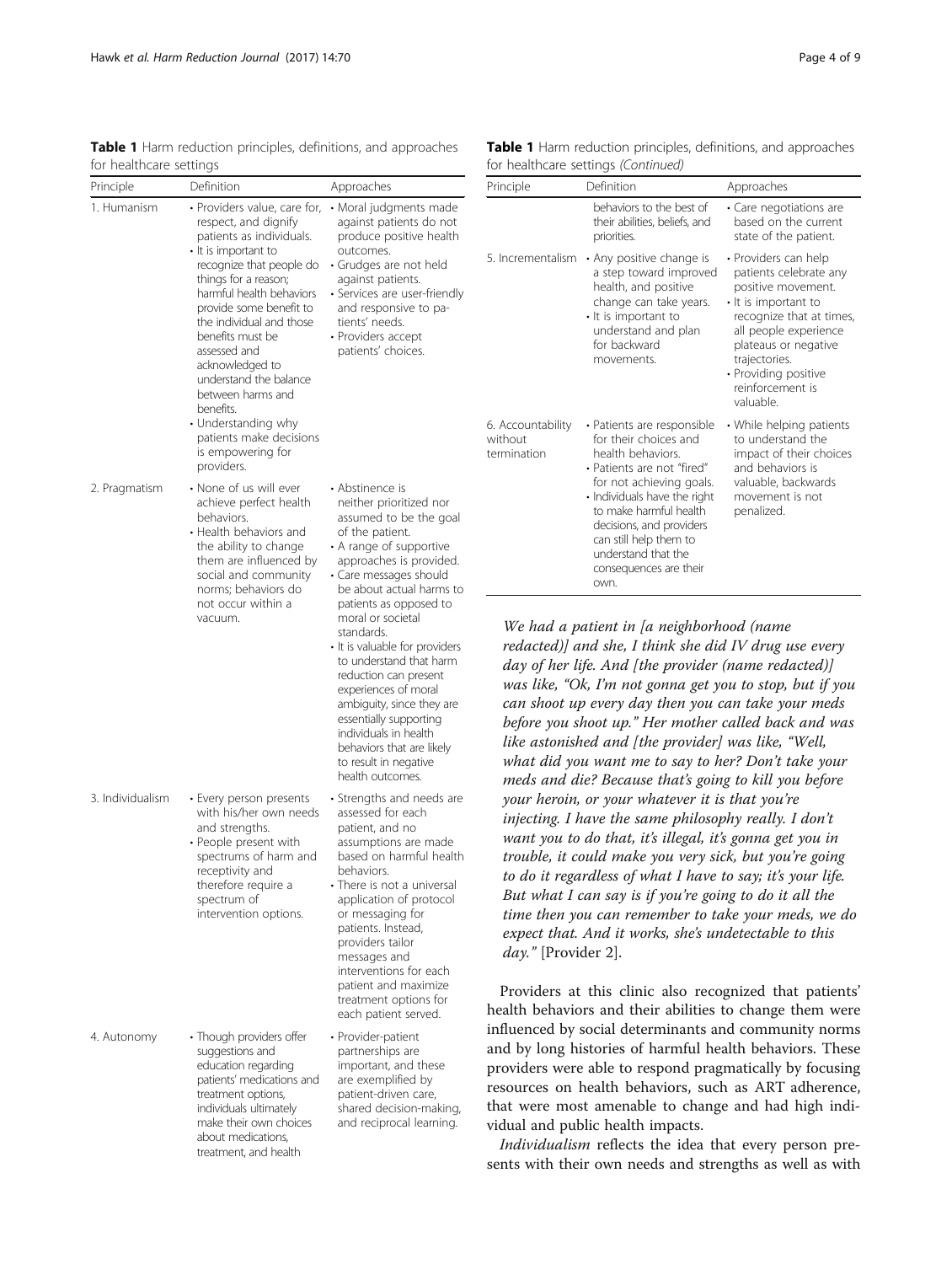a spectrum of health behaviors and receptivity for intervention. In response to this philosophy, patients in the clinic were presented with a menu of intervention options. To identify the most helpful approaches for the individual, each patient's needs and strengths were assessed and no assumptions were made based on their histories of harmful health behaviors.

Well, I think really sitting down with the patient and finding out what's going to work for them. Not everyone brushes their teeth every morning and evening. Not everyone drinks coffee every morning. Not everyone has a certain thing that they do every day and it's just trying to figure out what that thing might be or if there isn't a thing, what other way we can help, can we set an alarm? Can we give you a phone call? …Is there some person that you see every day that can be a coach for you? Or do you need to come in and see us every day, in order to remember to take your meds? So we do have a fair number of patients who are on, like a modified daily observed therapy, modified in that they come Monday through Friday and we kind of give them the weekend on the honor system, for a month. But really, like, just sitting down and trying to figure out what's going to work best for the patient, sometimes pill box is the answer, and sometimes it's not. Sometimes it's something else. [Provider 3].

In its messages to patients, the clinic did not convey that patients should be enabled to continue harmful health behaviors without an understanding of potential consequences, but rather educated patients about the actual risks that are associated with their behaviors.

The next harm reduction principle that emerged from our interviews is autonomy. Though one of the roles of health care and public health professionals is to improve patients' health literacy by providing suggestions and education regarding patients' treatment options, patients in the clinic ultimately made their own choices about medications, treatment, and health behaviors to the best of their abilities, beliefs, resources, and priorities.

They will ask me, do I want to come to a meeting, do I want to do this, do I want to do that, what is a good time for me to come? It is, they always ask me, do I want to do or they ask me or give me suggestions. [Patient 1].

I think that if you approach a patient and say to them, "These are the reasons why you should do what I'm saying," that patient maybe's like, "Ok, doc, I'll do that," but if they come up with the reasons why instead of you telling them the reasons why, people are a lot more apt to change their behavior. If they're able to come up with those ideas, look at the pros and cons…so if I didn't take my HIV medicine, what bad can come out of it? Of course everybody knows that. I'm going to get sick, and I'm going to get all of these opportunist infections. Or what good would come out of it? Instead of me [listing] potential positive outcomes], have them come up with the goods and bads. Hopefully what they do is they come up with multiple goods and bads and they say wait a second, yeah maybe I'll do that. It's kind of a different approach. [Provider 4].

Incrementalism is a major tenet of harm reduction and refers to the idea that any positive change demonstrated by the patient is a step toward improved health and that positive health changes often can take months or years to achieve. By allowing patients to succeed in small ways and reinforcing progress toward their own goals, they remain engaged in care and have access to trusted providers in times of crisis or acute illness. Providers at the HIV clinic applied this principle by helping patients to celebrate any positive movement and viewed positive reinforcement as beneficial to the patient and the provider-patient relationship. Patients often expressed a sense of amazement when positive behaviors were celebrated, sometimes in very simple and concrete ways as described in the following patient quote:

Patient:…not too long ago they gave me a card that let me know that I'm doing good! You know how you get birthday cards? They gave me one of them cards telling me I'm doing good, to stay up on [my HIV medications]. They make me feel a little good about myself. The whole staff does. Everybody wrote on the card. They gave me a card to let me know that I'm doing good. [Patient 4].

The concept of "celebrating" improvements rather than "punishing" regression is also described by this provider:

I think we build up people's self-esteem and their selfefficacy…When somebody comes in, for instance, [and] says they're so upset, they're so despondent, they used crack last night and they fell off the wagon, and now the past six months are to shit and... dadadadada, [we reframe and ask], "What are the negative consequences you had? Oh you didn't spend all your whole paycheck? You stopped sometime last night? You came in here this morning?" Like there's a million things you did right. Whereas the majority of healthcare providers would be like, "See the failure and go with the failure, and what do you want to do to fix it?" So it really does take turning things on its head on a pretty regular basis, and it's hard because the healthcare system just doesn't think that way; that's not the norm. If we waited until everybody stopped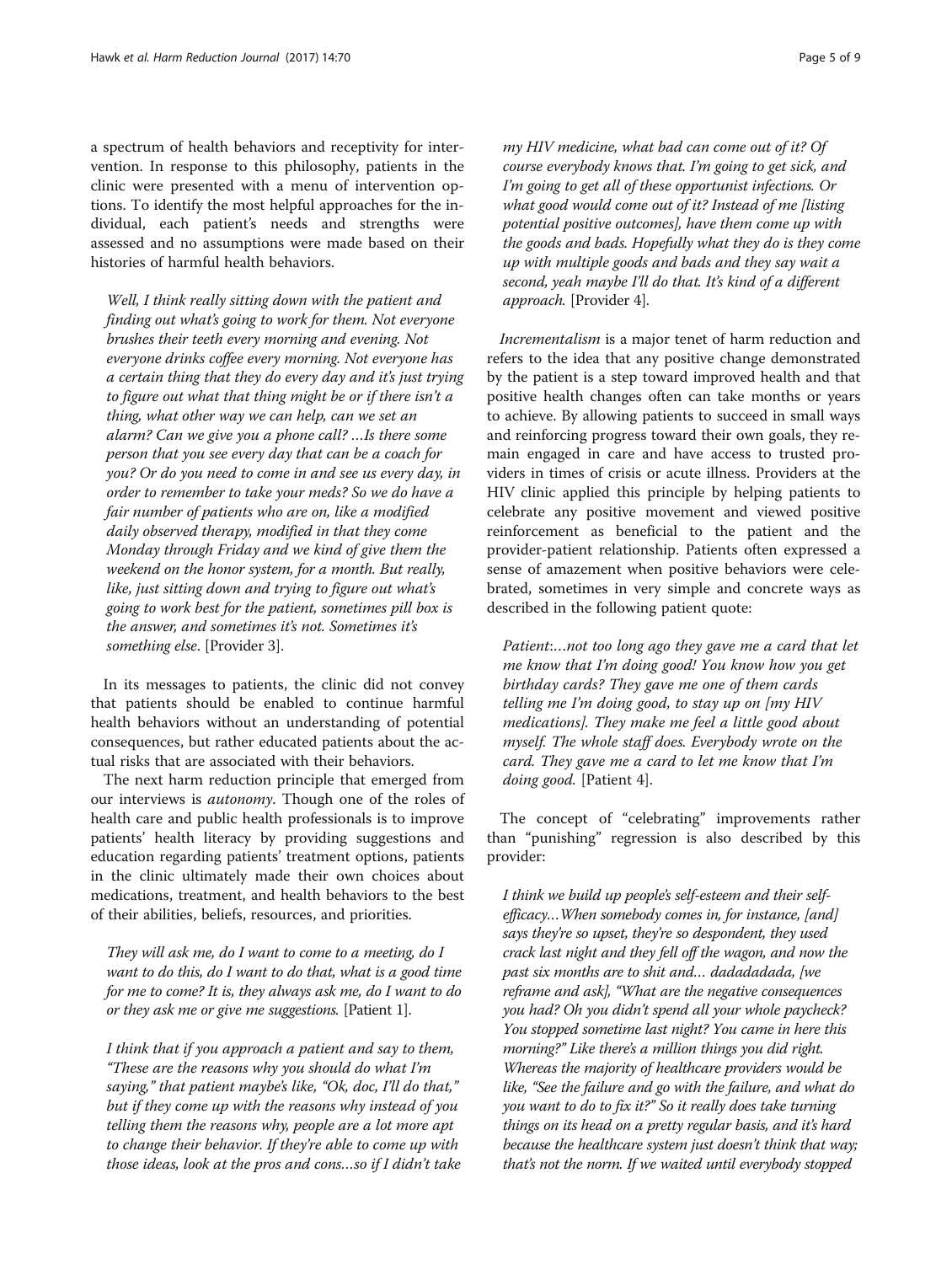using before they accomplish whatever they want to accomplish a lot of people would be dead. [Provider 5].

Finally, providers applied harm reduction principles by practicing accountability without termination as a critical component of care. In short, patients were seen as being responsible for their own health choices and outcomes but were never "fired" from care.

Interviewer: I'm curious to know, how does the staff respond when you go off, as you said? How do they react to that?

Participant: Well…no one ever actually calls security on me. They've come close. I thought it was more important how they reacted afterwards. Interviewer: Hmm, tell me about that. Participant: Maybe the next day, everybody is trying to get me here again. That I appreciate because most times I'll be full of guilt. I have a problem with apologizing. Every time I've done it, I've apologized. When you verbally assault someone like that, I kind of look at them the next day, you look at them hard and see how they're treating you now. Are they treating you the same way and stuff like that? Everyone is given at least second and third chances. I mean genuine second and third chances. They actually don't hold a grudge, they don't appear to, you know what I mean? I'm sure there's a question in their mind, is he gonna go off again? But they treat you with the same respect and concern. If it weren't for that I wouldn't be here.

[Patient 5].

People fuck up all the time and patients get scripts and divert them all the time, we know that that's happening [but] we have to respect the law as well, so we don't lie to people about it. I think that's a big difference. We don't [discount] things like pain and symptoms from people who have drug addictions and we don't *[discount]* the *importance* of *following laws* that have to be followed. What I think we do differently is we don't automatically assume anybody is doing anything wrong but we explain, "I have to do this and this is why, and I'm going to give you a heads up about that." It's not some way of exerting control and power, it's part of a communication process with the patient and they can choose to walk away from that any time they want…A lot of other places, I think, patients just get fired. And we almost never fire people, ever. [Provider 5]

## **Discussion**

Building on the critical work by HRI and others in the field, we used data from qualitative interviews with staff and patients of an HIV clinic to define a set of harm most people engage in health behaviors unrelated to substance use that are harmful or suboptimal, harm reduction is appropriate for all patients and not just those who use illicit substances. Adopting harm reduction principles in healthcare settings can therefore benefit a wide range of patients. Thus, the primary means by which our work extends the characteristics of harm reduction as described by HRI is that we have described the principles in a way that broadens their application beyond work with people who use substances and operationalizes the use of these principles in healthcare settings.

The principle we defined as humanism is parallel to HRI's reference to dignity and compassion. The decisionmaking balance between healthful and harmful behavioral balance is often tipped by short-term versus long-term benefits and priorities. Understanding these phenomena is important not only because it will likely improve the provider-patient relationship, but also because doing so is empowering to providers who might otherwise feel frustrated by working with people that chronically demonstrate harmful behaviors. In addition, it is empowering to patients who may feel validated that a provider has taken the time to understand the reasons behind their actions.

Pragmatism is consistent with HRI's focus on targeting interventions to specific risks and harms. Messages about patient care must be specific to actual harms to patients as opposed to moral or societal standards. In addition, behaviors do not occur within a vacuum and therefore can be difficult to change at the individual level. In some cases, the "ideal" healthy behavior suggested by a provider may be initially achievable by the patient yet result in harm if the behavior is not sustainable in the social context of the patient. Pragmatism is a practical approach to problems that are short-term, concrete, and rooted in the experience and social context of the patient and tested in that context. This is important because providers may provide solutions that are not viable in the patient's world or worldview and therefore not achievable or helpful, setting up a continuing cycle of blame and disempowerment for the patient. Short-term, realistic goals based in the patient's context can provide quick benefit and establish agency in the patient, in turn reinforcing a positive working relationship with the provider. In a review of the literature, Rhodes et al. described social and structural factors that impact HIV risk for people who use intravenous drugs, which include but are not limited to neighborhood disadvantage, social capital, policy and policing, and the role of social stigma and discrimination [\[35](#page-8-0)]. Though we again note that this rich description is focused on people who use substances, these factors certainly have health implications across many fields of medicine. Therefore, a pragmatic approach not only targets actual harms but also considers the structural production of risk. While we confirm that the patient should be held accountable for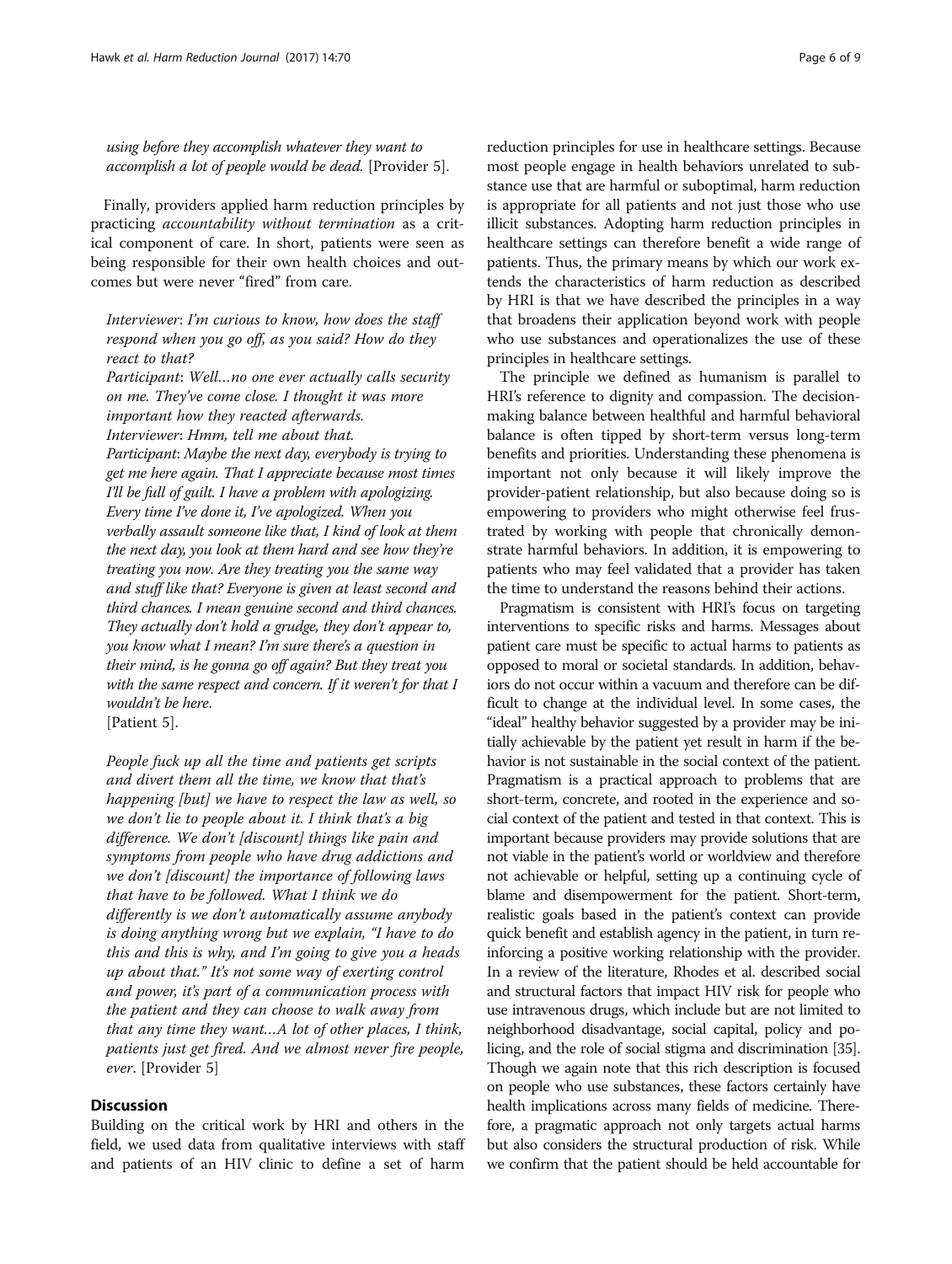his harmful health behaviors, understanding the underlying factors contributing to risk is critical to working successfully with patients.

We also included individualism as one of our principles. Though this is not specified by HRI as a characteristic of harm reduction, it is certainly consistent with HRI's commitment to tailoring interventions to address risks of individuals. Individualism captures the idea that there is no universal application of protocol or messaging for patients but that providers must tailor interventions and messages to each person and maximize their options for supportive services (e.g., housing, employment assistance, substance use treatment).

Autonomy falls under HRI's umbrella of universality and interdependence of rights. Patient-provider partnerships affect health outcomes for the patient, so these relationships are exemplified by patient-centered care, shared decision-making, and reciprocal learning. Health and healthcare decision-making is a set of care negotiations based on the current state and goals of the patient. Autonomy is akin to the health literacy model of care in which people have "…the capacity to obtain, process, and understand basic health information and services necessary to make appropriate health decisions" [[36](#page-8-0)].

Incrementalism, which is also referred to in HRI's description of harm reduction, underscores the importance of recognizing that all people at times experience plateaus or nadirs and that acknowledging this fact can help providers deal with the frustration they are likely to experience in these situations. It is important for providers to understand this and to plan for static or negative health trajectories.

Accountability without termination extends HRI's reference to transparency, accountability, and participation. Previously, we noted that when patients participate in harmful health behaviors, providers must seek to understand the benefits to the individual that accompanies the harm. However, we also note that patients are responsible for their health choices and behaviors. Thus, when practicing harm reduction, providers do not "fire" patients for not achieving their individual health goals. While individuals have the right to make a range of harmful and healthful decisions about their care, providers can still help them understand that the consequences are their own. While helping patients to understand the impact of their choices and behaviors is valuable, backwards movement is not penalized. While it did not come through in our data, we also acknowledge that in its discussion of accountability, HRI correctly emphasizes that providers also must be accountable for their own decisions, success, and failures [\[27](#page-8-0)]. Additional research is needed to better understand how provider accountability affects patient outcomes in the context of harm reduction approaches to care.

Our findings are limited by the fact that they derive from qualitative interviews in one HIV clinic and have not yet been tested in other healthcare settings. It is not surprising that this work took place in an HIV clinic given that providers in this field tend to be more practiced in harm reduction as compared to other medical specialties. However, this fact also increases our confidence in the utility of the principles, given that they emerged from a harm reduction-informed medical setting. The single-site limitation is also mitigated by the facts that we interviewed patients and many different kinds of providers and that, in defining the principles, we referred to the work of others in the field, particularly Harm Reduction International and the UK Harm Reduction Alliance [[37](#page-8-0)].

#### Conclusions

We are among the first to provide a comprehensive set of principles for universal harm reduction as a conceptual approach for healthcare. While the principles are not discrete and overlap in some instances, we sought to describe them in a way that incorporates the foundation provided by HRI and that also enables the healthcare professional to consider and implement them separately. Although harm reduction has typically been conceptualized as a strategy for people who use substances, the reality is that patients with conditions such as obesity are similarly chronic and can benefit from a harm reduction approach. Because we believe that it is important to recognize harm reduction as a set of principles useful for work with a broad range of patients beyond those who use substances, we also include a set of examples in Table [2](#page-7-0) that describe how each principle might be applied with patients with obesity. Applying harm reduction principles in health and healthcare settings may improve clinical care outcomes given that the quality of the provider-patient relationship is known to impact health outcomes and treatment adherence. Our proposed set of principles emphasizes shared decision-making between the provider and patient, which has been shown to improve patient satisfaction, clinical outcomes, and costs of care.

Supporting patients who make harmful health choices may present moral ambiguity on the part of providers, particularly those who observe short-term negative outcomes. However, supporting patients' choices and healthcare goals may not only provide emotional relief to providers who acknowledge that they are not solely responsible for "fixing" patients' behaviors, but also provide long-term, albeit not always linear, improvement in patient outcomes and health costs by retaining patients in care.

This paper aims to further the discussion about the value of harm reduction, broadening the scope of this philosophy to inform care, develop policy, and apply it to a range of patient populations. Harm reduction can be thought of as a universal precaution and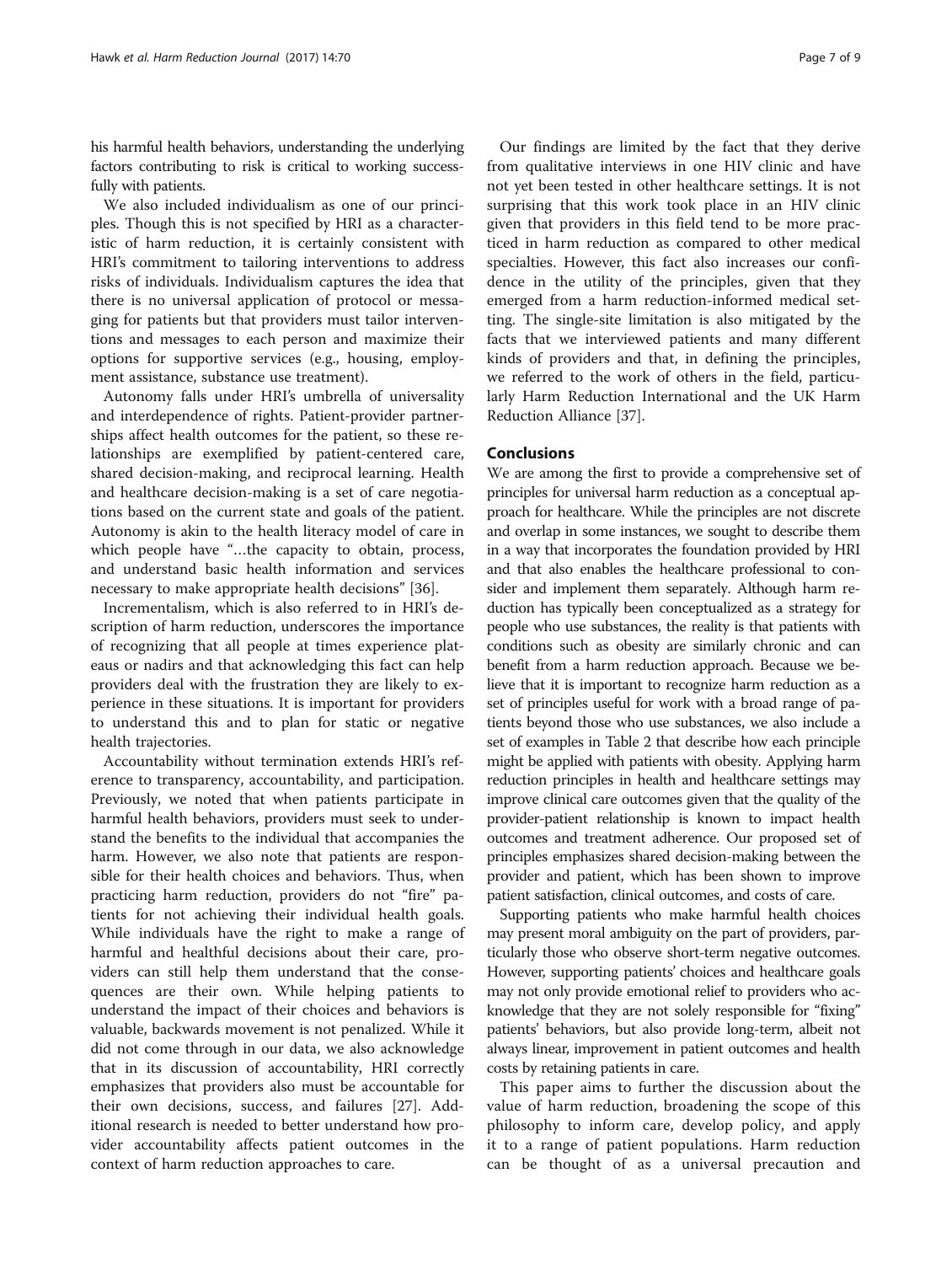<span id="page-7-0"></span>

| <b>Table 2</b> Examples of application of harm reduction principles |  |  |
|---------------------------------------------------------------------|--|--|
| for patients who are obese                                          |  |  |

| Principle                                | Example                                                                                                                                                                                                                                                                                                                                                                                                                                                                              |
|------------------------------------------|--------------------------------------------------------------------------------------------------------------------------------------------------------------------------------------------------------------------------------------------------------------------------------------------------------------------------------------------------------------------------------------------------------------------------------------------------------------------------------------|
| 1. Humanism                              | • Providers do not shame or think less of<br>patients with obesity.<br>• Providers strive to understand underlying<br>factors contributing to patients' obesity,<br>which may include lack of access to healthy<br>food or unhealthy eating habits that are<br>rooted in family traditions or local culture.<br>· Clinicians do not impose their personal<br>beliefs about diet upon patients who are<br>overweight or assume that weight loss is the<br>patients' prioritized goal. |
| 2. Pragmatism                            | • Providers do not expect that the obese<br>patient will never eat processed or sugary<br>foods again.<br>· Behavioral interventionists encourage<br>patients to reduce their consumption of<br>processed or high-fat, low-nutrition foods.<br>• Rather than mandating that patients must lose<br>a specific amount of weight, providers work<br>with patients to establish realistic eating goals,<br>which may or may not include weight goals.                                    |
| 3. Individualism                         | • In working with patients who are obese,<br>providers might strive to understand the<br>patient's experience and how it contributes to<br>suboptimal health, then offer appropriate<br>interventions. For example, food vouchers or<br>referrals to food pantries with fresh produce<br>might be a useful support for patients without<br>access to healthy food.                                                                                                                   |
| 4. Autonomy                              | • In working with overweight patients,<br>providers might assess readiness to lose<br>weight and provide patients with health<br>improvement education and options.<br>• Providers support their patients in developing<br>plans to implement health-promoting strat-<br>egies that are acceptable to the patient, such<br>as adding exercise intervals or incorporating<br>fresh produce into their diets.                                                                          |
| 5. Incrementalism                        | • For the obese patient, any weight loss,<br>increase in physical activity, or improvement<br>in other clinical markers is seen as success.<br>• For patients who overeat, healthy eating is<br>viewed as an ongoing, gradual process.<br>· For patients who are interested in losing<br>weight, weight gain is not seen as failure but<br>as part of the process.                                                                                                                   |
| 6. Accountability<br>without termination | • Patients who are overweight and have<br>diabetes continue to receive insulin even<br>though they regularly eat foods with high<br>sugar content.<br>• Patients who are obese are not terminated<br>from care if they continue to gain weight.                                                                                                                                                                                                                                      |

applied to all individuals regardless of their disclosure of negative health behaviors, given that health behaviors operate along a continuum and are not binary. It will be important to further operationalize methods of harm reduction-informed care, develop measures to assess each of the principles, and create and test mechanisms for implementation of this treatment philosophy. Finally, it will be critical to empirically

test whether the harm reduction philosophy of care increases patient engagement and retention and improves clinical outcomes and healthcare costs.

#### Acknowledgements

The authors wish to thank the patients and staff of West Penn Allegheny Health System's Center for Inclusion Health for their contributions to this work.

#### Funding

The National Institute on Drug Abuse (awards F31DA037647 to R.W.S.C.) and the National Center for Advancing Translational Sciences (TL1TR001858 to R.W.S.C.) of the National Institutes of Health supported this research article. The funding agencies had no involvement in the study design, the analysis or interpretation of the data, the writing of the report, or the decision to submit for publication. The content is solely the responsibility of the authors and does not necessarily represent the official views of the National Institutes of Health.

#### Availability of data and materials

Not applicable.

#### Authors' contributions

MH, RC, JE, MF, and SK individually and collectively reviewed extant literature as well as data from qualitative interviews from our previous evaluation study to develop the harm reduction principles proposed here. SF and MT reviewed the principles and provided the information that enabled the principles and manuscript to be refined. MH and SK completed the first drafts of the manuscript; MH was the major contributor in writing and finalizing the manuscript and preparing it for publication. All authors read and approved the final manuscript prior to submission.

#### Ethics approval and consent to participate

The evaluation study from which this work originated was approved via expedited review by the Institutional Review Boards of the University of Pittsburgh and the Allegheny-Singer Research Institute/West Penn Allegheny Health System.

#### Consent for publication

Not applicable.

#### Competing interests

The authors declare that they have no competing interests.

#### Publisher's Note

Springer Nature remains neutral with regard to jurisdictional claims in published maps and institutional affiliations.

#### Author details

<sup>1</sup>Department of Behavioral and Community Health Sciences, Graduate School of Public Health, University of Pittsburgh, 4136 Parran Hall, Pittsburgh, USA. <sup>2</sup>School of Medicine, University of Pittsburgh, 3414 Fifth Avenue, Pittsburgh, PA 15213, USA. <sup>3</sup>Behavioral and Community Health Sciences Graduate School of Public Health, University of Pittsburgh, 4138 Parran Hall, Pittsburgh, USA. <sup>4</sup>Center for Inclusion Health, West Penn Allegheny Health Network, Pittsburgh, PA, USA. <sup>5</sup>Infectious Diseases and Microbiology, Graduate School of Public Health, University of Pittsburgh, 400 Keystone Building, Pittsburgh, USA. <sup>6</sup> Harm Reduction Coalition, 1440 Broadway, Oakland, CA 94602, USA. <sup>7</sup>UPMC Center for High Value Healthcare, U.S. Steel Tower, 600 Grant St., 40th Floor, Pittsburgh, PA 15219, USA.

#### Received: 4 October 2017 Accepted: 9 October 2017 Published online: 24 October 2017

#### References

- 1. Inciardi JA, Harrison LD, eds.: Harm reduction: National and international perspectives. Thousand Oaks: Sage Publications; 1999.
- 2. Ball AL. HIV, injecting drug use and harm reduction: a public health response. Addiction. 2007;102:684–90.
- 3. Cook C, Bridge J, Stimson GV. The diffusion of harm reduction in Europe and beyond. MONOGRAPHS. 2010;37–56.